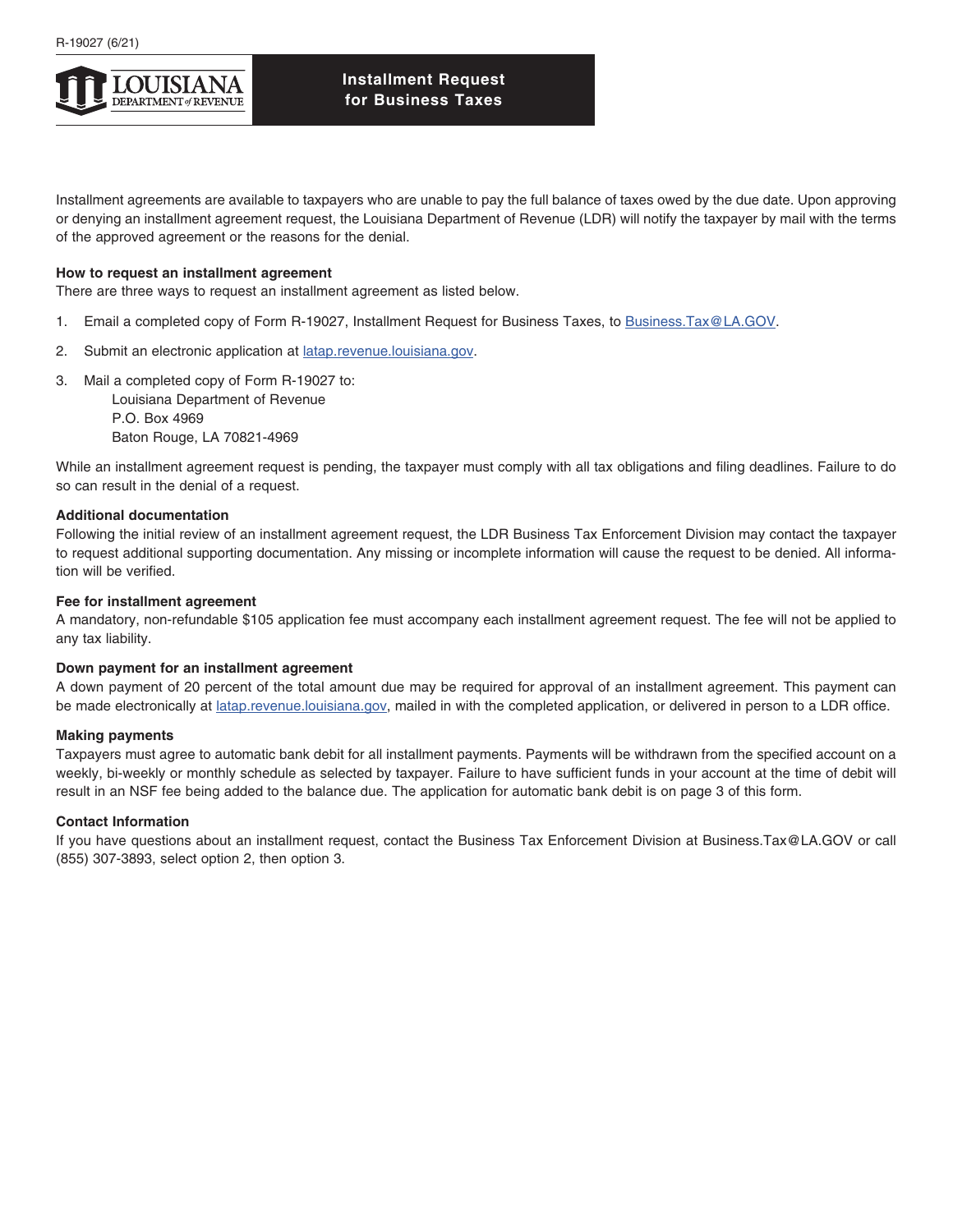# LOUISIANA

Business Legal Name

# **Installment Request for Business Taxes**

**Mail to:** Louisiana Department of Revenue Business Tax Enforcement Division P.O. Box 4969 Baton Rouge, LA 70821-4969 Phone: (855) 307-3893 Email:*[Business.Tax@LA.GOV](mailto:Business.Tax%40LA.GOV?subject=)*

**PLEASE PRINT OR TYPE**

| LDR Revenue Account Number                                                                                                                                                                                                                           |              | FEIN (If Applicable)                                                                                  |                   |                 |                |  |
|------------------------------------------------------------------------------------------------------------------------------------------------------------------------------------------------------------------------------------------------------|--------------|-------------------------------------------------------------------------------------------------------|-------------------|-----------------|----------------|--|
| <b>Business Mailing Address:</b>                                                                                                                                                                                                                     |              |                                                                                                       | Unit Type         |                 | Unit number    |  |
| City                                                                                                                                                                                                                                                 |              |                                                                                                       | State             | ZIP             |                |  |
| Applicant(s) Legal Structure                                                                                                                                                                                                                         |              |                                                                                                       |                   |                 |                |  |
| Proprietorship<br>Corporation<br>Partnership                                                                                                                                                                                                         | Trust/Estate | $\Box$ LLC                                                                                            |                   |                 |                |  |
| <b>Contact Name</b>                                                                                                                                                                                                                                  |              | Office Phone                                                                                          |                   |                 |                |  |
| Name of Bank                                                                                                                                                                                                                                         |              |                                                                                                       |                   |                 |                |  |
| <b>Bank Account Number</b>                                                                                                                                                                                                                           |              | <b>Bank Routing Number</b>                                                                            |                   |                 |                |  |
|                                                                                                                                                                                                                                                      |              | Description of Tax Type to be included in the Installment Request (Mark and complete all that apply.) |                   |                 |                |  |
| <b>Tax Type</b>                                                                                                                                                                                                                                      |              | Period(s)                                                                                             | <b>Amount Due</b> |                 |                |  |
| Employer Withholding Tax<br>LA Account Number                                                                                                                                                                                                        |              |                                                                                                       |                   |                 |                |  |
| Sales & Use Tax<br>LA Account Number___                                                                                                                                                                                                              |              |                                                                                                       |                   |                 |                |  |
| Corporate Income Tax<br>LA Account Number                                                                                                                                                                                                            |              |                                                                                                       |                   |                 |                |  |
| Corporate Franchise Tax<br>LA Account Number________________                                                                                                                                                                                         |              |                                                                                                       |                   |                 |                |  |
| LA Account Number__________________                                                                                                                                                                                                                  |              |                                                                                                       |                   |                 |                |  |
| Other (Specify.)_<br>the control of the control of the control of the control of<br>LA Account Number________________                                                                                                                                |              |                                                                                                       |                   |                 |                |  |
| LA Account Number                                                                                                                                                                                                                                    |              |                                                                                                       |                   |                 |                |  |
|                                                                                                                                                                                                                                                      |              | <b>TOTAL AMOUNT DUE</b>                                                                               |                   |                 |                |  |
| Indicate below the amount in which you are able to pay either weekly, biweekly, or monthly. Please understand if<br>your request is approved, your payment amount may be adjusted to allow for any additional tax, interest, penalties, and<br>fees. |              |                                                                                                       |                   |                 |                |  |
|                                                                                                                                                                                                                                                      |              |                                                                                                       |                   | $\Box$ Biweekly | $\Box$ Monthly |  |
| Under the penalties of perjury, I declare that I have examined the Request for Payment Arrangement form, including all<br>accompanying documents, and hereby affirm that to the best of my knowledge and belief, it is true, correct, and complete.  |              |                                                                                                       |                   |                 |                |  |
| Officer/Owner Signature                                                                                                                                                                                                                              |              | Date (mm/dd/yyyy)                                                                                     |                   |                 |                |  |